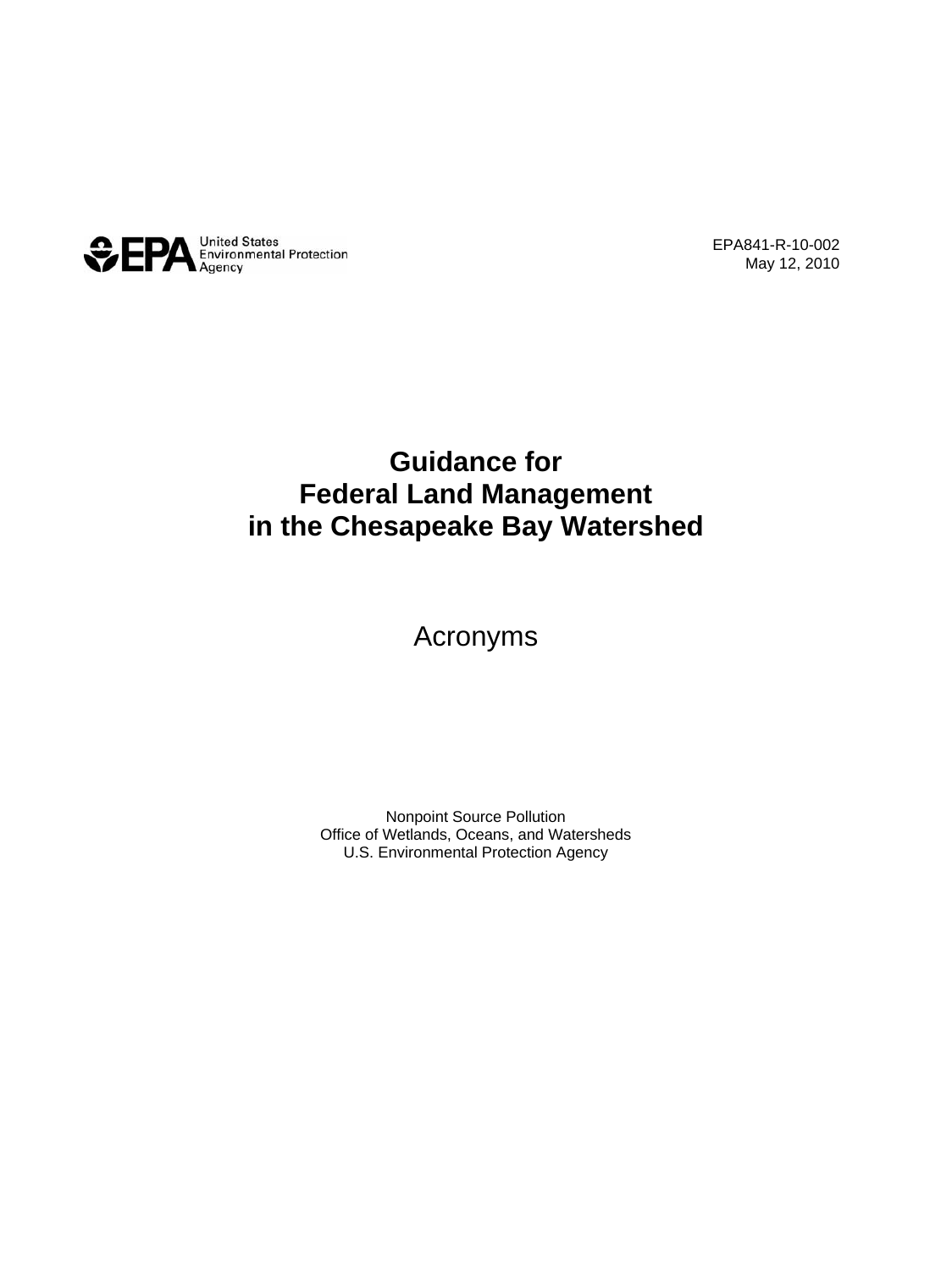## **Abbreviations and Acronyms**

| <b>ACT</b>   | avoid, control, and trap pollutants             |
|--------------|-------------------------------------------------|
| <b>AFO</b>   | animal feeding operation                        |
| <b>AMD</b>   | acid mine drainage                              |
| <b>APS</b>   | multiple-pond system                            |
| <b>ASCE</b>  | American Society of Civil Engineers             |
| <b>ATU</b>   | aerobic treatment unit                          |
| <b>BMP</b>   | best management practice                        |
| <b>BSTEM</b> | Bank-Stability and Toe-Erosion Model            |
| CAD          | computer assisted drawing                       |
| <b>CAFO</b>  | concentrated animal feeding operation           |
| <b>CBP</b>   | Chesapeake Bay Program                          |
| <b>CDS</b>   | controlled drainage-subirrigation               |
| <b>CLEAR</b> | Center for Land Use Education and Research      |
| <b>COD</b>   | chemical oxygen demand                          |
| <b>CREP</b>  | <b>Conservation Reserve Enhancement Program</b> |
| <b>CRF</b>   | controlled-release fertilizer                   |
| <b>CSO</b>   | combined sewer overflow                         |
| <b>CWD</b>   | coarse woody debris                             |
| <b>CWP</b>   | <b>Center for Watershed Protection</b>          |
| <b>DEM</b>   | <b>Digital Elevation Model</b>                  |
| <b>DIP</b>   | dissolved inorganic phosphorus                  |
| DM           | dry matter                                      |
| <b>DOP</b>   | dissolved organic phosphorus                    |
| <b>DSA</b>   | driving surface aggregate                       |
| DSS          | decision support system                         |
| DU           | distribution uniformity                         |
| <b>DW</b>    | denitrification wall                            |
| EAV          | emergent aquatic vegetation                     |
| EDU          | equivalent dwelling unit                        |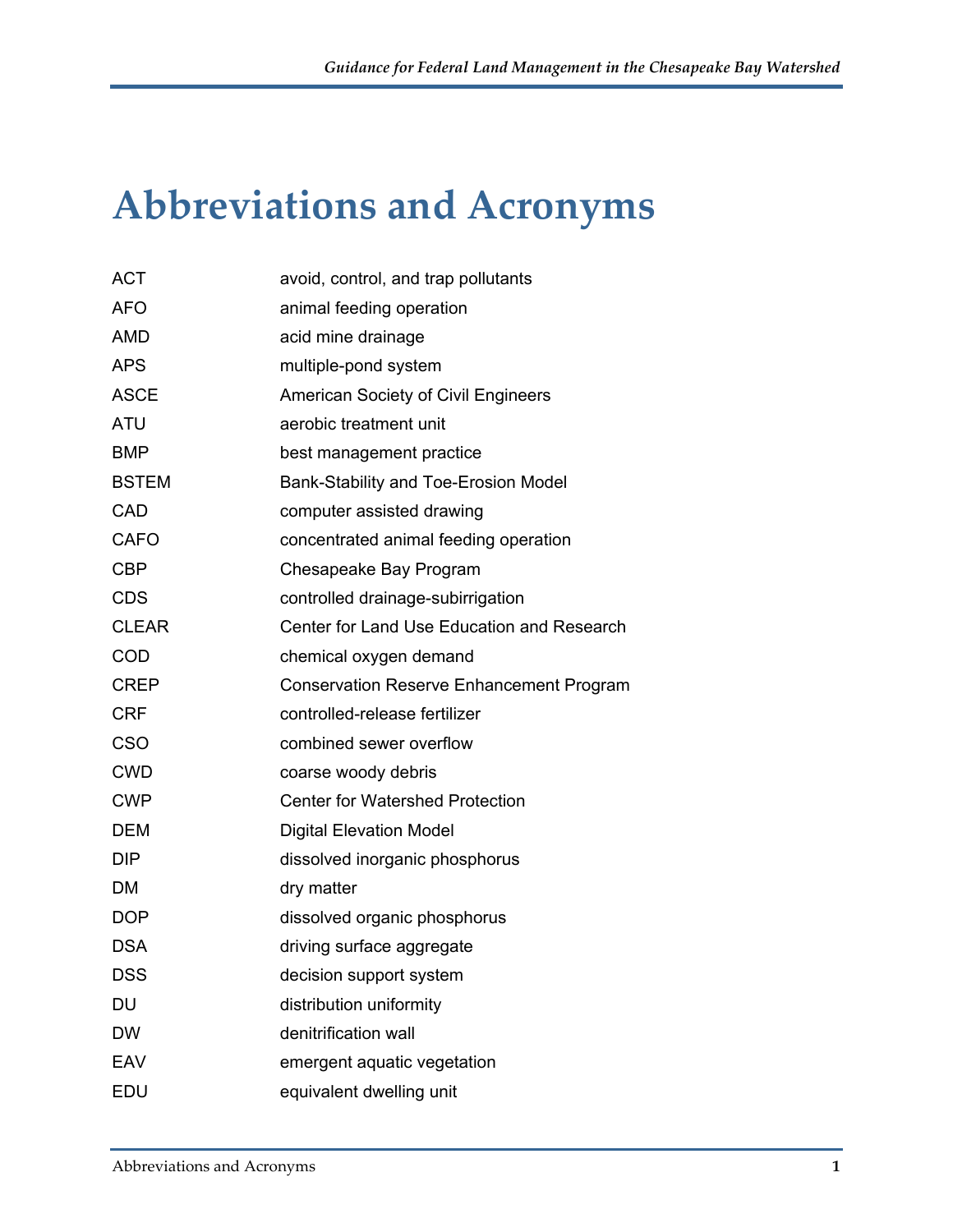| ΕI              | erodibility index                                     |
|-----------------|-------------------------------------------------------|
| EIA             | effective impervious area                             |
| <b>EISA</b>     | Energy Independence and Security Act                  |
| <b>EMRRP</b>    | Ecosystem Management and Restoration Research Program |
| <b>EPA</b>      | U.S. Environmental Protection Agency                  |
| <b>ESA</b>      | <b>Endangered Species Act</b>                         |
| <b>ETV</b>      | <b>Environmental Technology Verification</b>          |
| <b>FEMA</b>     | <b>Federal Emergency Management Agency</b>            |
| <b>FISRWG</b>   | Federal Interagency Stream Restoration Working Group  |
| <b>FPC</b>      | fundamental process category                          |
| GCS             | grade-control structure                               |
| <b>GHG</b>      | greenhouse gas                                        |
| GI              | green infrastructure                                  |
| <b>GIS</b>      | geographic information system                         |
| <b>GPS</b>      | global positioning system                             |
| <b>HAP</b>      | high-available phosphorus                             |
| <b>HEL</b>      | highly erodible land                                  |
| <b>HSI</b>      | <b>Hotspot Site Investigation</b>                     |
| <b>IBI</b>      | index of biotic integrity                             |
| <b>IPM</b>      | integrated pest management                            |
| <b>LID</b>      | low impact development                                |
| <b>LWD</b>      | large woody debris                                    |
| <b>MBF</b>      | matrix-based fertilizer                               |
| <b>MBR</b>      | membrane bioreactor                                   |
| <b>MOU</b>      | memorandum of understanding                           |
| MS4             | municipal separate storm sewer system                 |
| МT              | metric ton                                            |
| N               | nitrogen                                              |
| <b>NFIP</b>     | National Flood Insurance Program                      |
| NH <sub>3</sub> | ammonia gas                                           |
| $(NH_4)_2SO_4$  | ammonium sulfate                                      |
| $NH4$ +         | ammonium ions                                         |
| $NH_4NO_3$      | ammonium nitrate                                      |
| <b>NMFS</b>     | <b>National Marine Fisheries Service</b>              |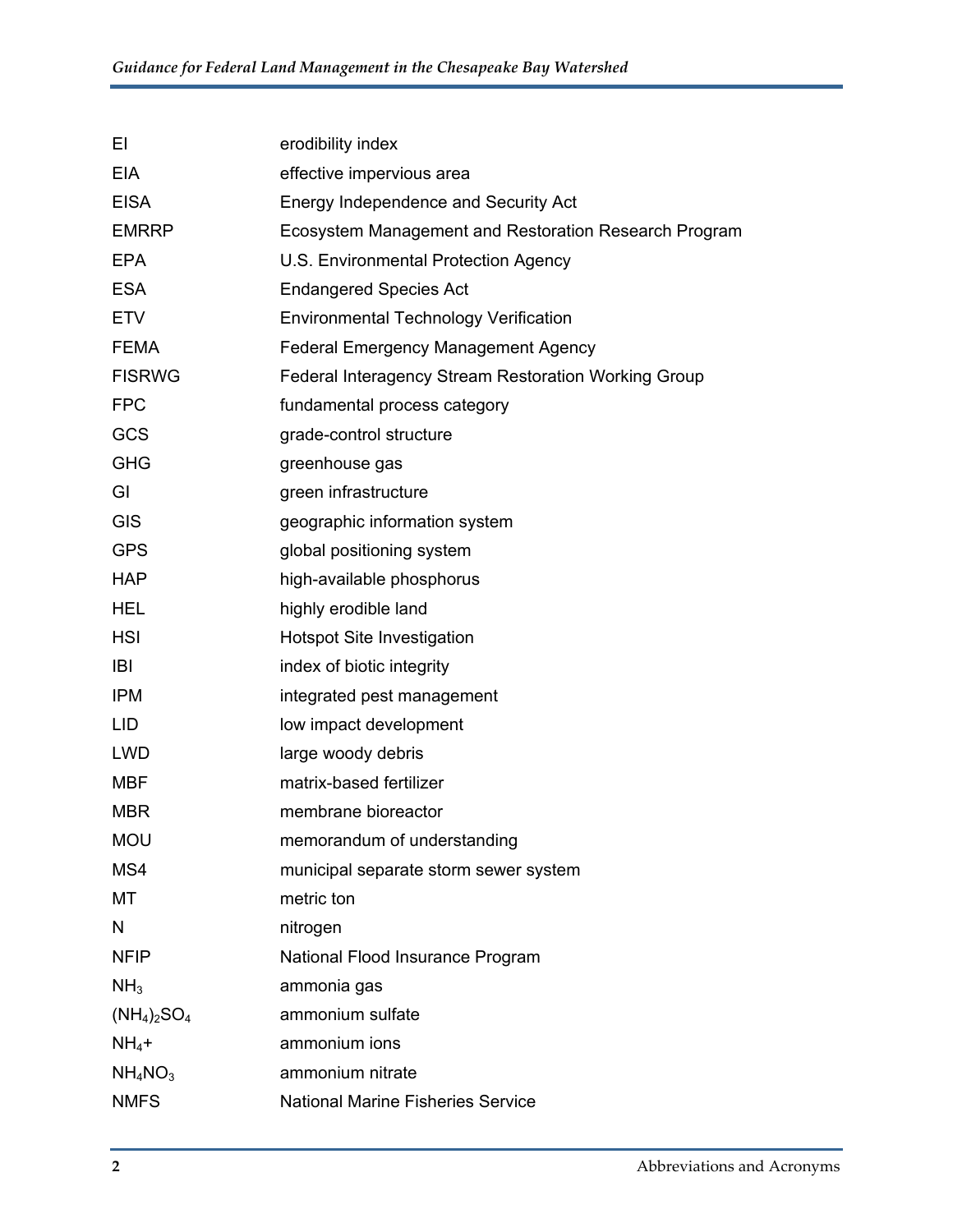| <b>NMP</b>      | nutrient management planning                    |
|-----------------|-------------------------------------------------|
| NO <sub>2</sub> | nitrite                                         |
| NO <sub>3</sub> | nitrate                                         |
| <b>NOAA</b>     | National Oceanic and Atmospheric Administration |
| <b>NOV</b>      | notice of violation                             |
| <b>NPDES</b>    | National Pollutant Discharge Elimination System |
| <b>NRCS</b>     | <b>Natural Resources Conservation Service</b>   |
| <b>NRRSS</b>    | National River Restoration Science Synthesis    |
| <b>NSQD</b>     | <b>National Stormwater Quality Database</b>     |
| <b>NUE</b>      | nutrient use efficiency                         |
| <b>NURP</b>     | Nationwide Urban Runoff Program                 |
| <b>OM</b>       | organic matter                                  |
| P               | phosphorus                                      |
| <b>PAM</b>      | polyacrylamide                                  |
| <b>POC</b>      | pollutant of concern                            |
| <b>POP</b>      | particulate organic phosphorus                  |
| <b>PP</b>       | particulate phosphorus                          |
| <b>PR</b>       | phosphate rock                                  |
| <b>PRB</b>      | permeable reactive barrier                      |
| <b>PSNT</b>     | <b>Pre-Sidedress Nitrate Test</b>               |
| <b>REMM</b>     | Riparian Ecosystem Management Model             |
| <b>RME</b>      | responsible management entity                   |
| <b>RUSLE</b>    | <b>Revised Universal Soil Loss Equation</b>     |
| <b>SAV</b>      | submerged aquatic vegetation                    |
| <b>SBR</b>      | sequencing batch reactor                        |
| <b>SMA</b>      | streamside management area                      |
| <b>SMZ</b>      | streamside management zone                      |
| <b>SPCC</b>     | spill prevention control and countermeasures    |
| <b>SRF</b>      | slow-release fertilizer                         |
| <b>SRI</b>      | sedimentation risk index                        |
| <b>SRP</b>      | soluble reactive phosphorus                     |
| SS              | suspended solids                                |
| SSI             | Sustainable Sites Initiative                    |
| <b>STA</b>      | stormwater treatment area                       |